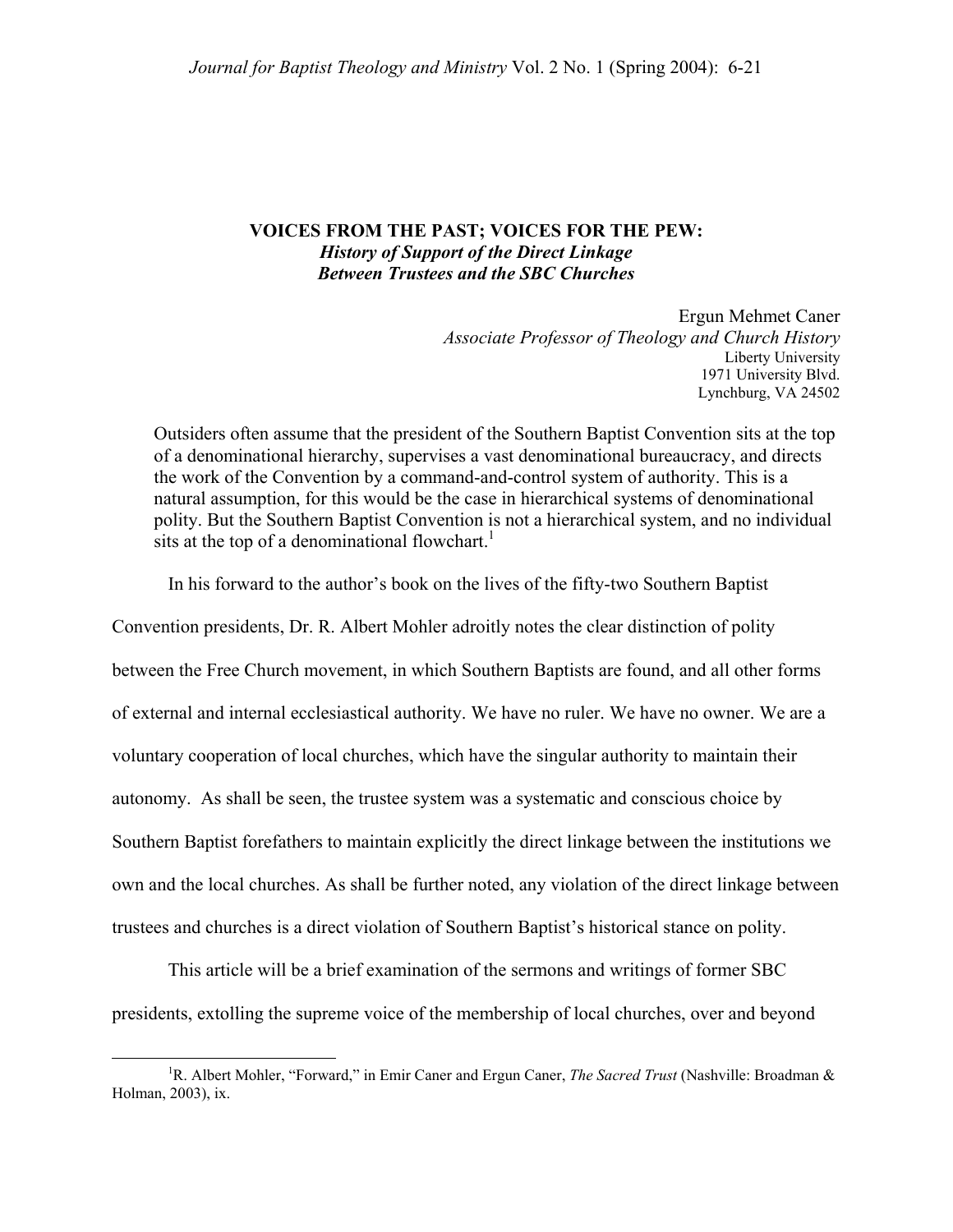any structure or officers who serve those members. These voices of Baptist history will serve as a backdrop for the present controversy between the Executive Committee and the trustees and president of the New Orleans Baptist Theological Seminary and will hopefully provide some guidance. Since the adoption of the Constitution in 1845, Southern Baptists have been careful to maintain a "ground level" form of authority, exalting the autonomous voice of the local church over any form of external authority. Even in the very organization of the Convention, this attempt at blocking a nascent hierarchy was clear.

#### **Separate Institutions, Separate States and Separate Powers**

 On May 8, 1845, 293 messengers gathered in Augusta, Georgia for the inaugural meeting of the Southern Baptist Convention. With meager resources and a slim roster, these Baptists formed for the purpose of uniting in stewardship for the Great Commission. One would assume with such humble beginnings, the messengers would conserve their combined wealth and find a central location from which they could work. This would only seem reasonable to anyone understanding organizational philosophy, communication needs and structural coordination.

 The formation of the two boards at that meeting, however, betrayed a philosophical bias. Both the Foreign Mission Board and the Domestic Mission Board would be directly tied to the member churches, yet would maintain separate and autonomous leadership. The Foreign Mission Board was to be located in Richmond, Virginia, and the Domestic Mission Board was to be located in Marion, Alabama. Was this demarcation accidental? Was the purpose of such a distinct line in authority purely a financial consideration? In the author's opinion, no. In fact, the case can be made that the very reason for the formation of the Southern Baptist Convention was an issue of autonomy and linkage to the voice of the local church. A central location would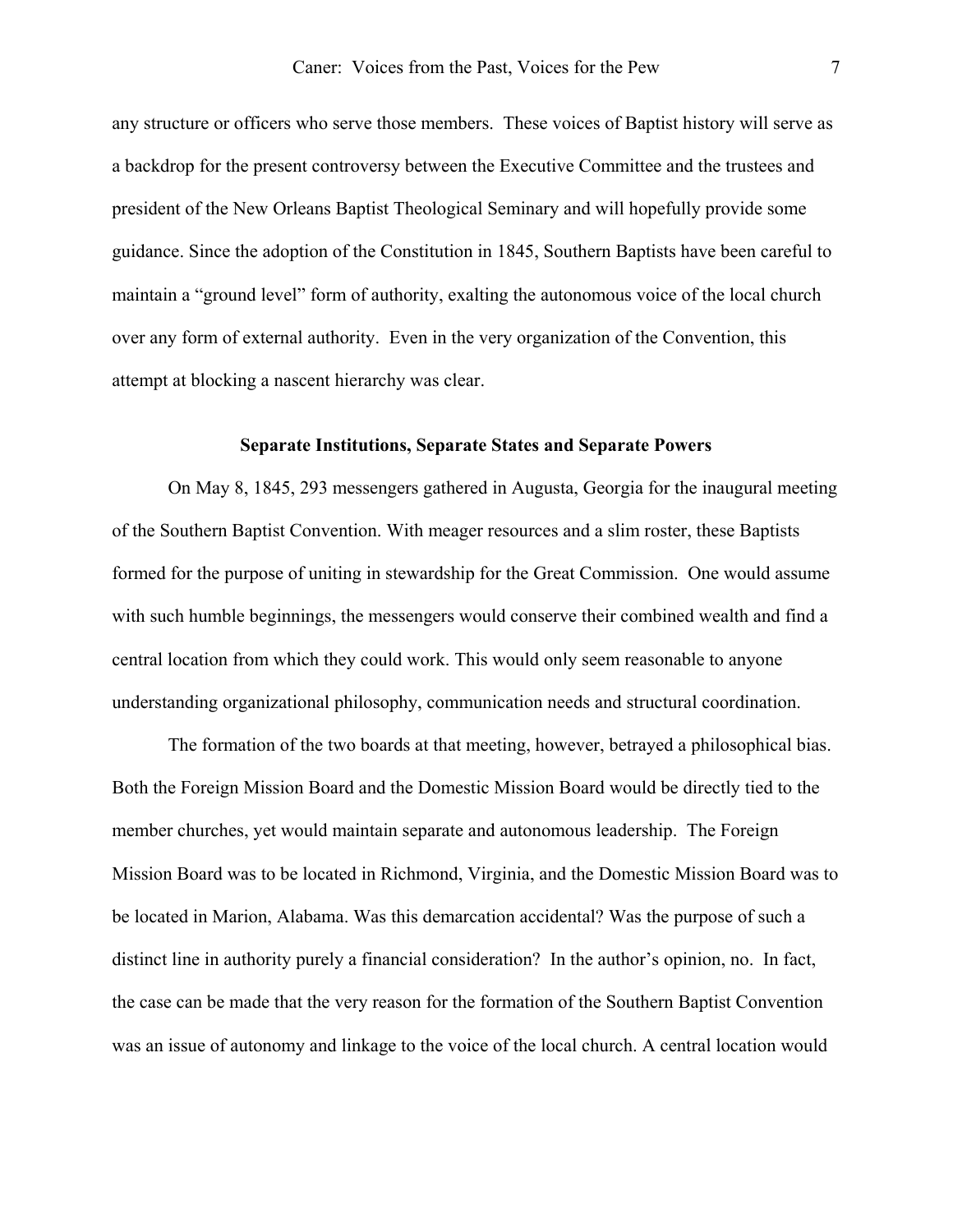suggest a central authority. In Keathley and Harsch's *[A Program of Cooperation](http://www.baptistcenter.com/Papers, etc/Articles and Essays/Keathley and Harsch - Program of Cooperation--Rejoinder to David Hankins)*, this glaring point emphasizes a Convention built upon cooperation, not centralization.<sup>2</sup>

In *[The Relation of the Southern Baptist Convention to Its Entities: A Response to Charles](http://www.baptist2baptist.net/b2barticle.asp?ID=275)* 

*[Kelley's The Baptist Way](http://www.baptist2baptist.net/b2barticle.asp?ID=275)*, Dr. David Hankins argues Baptist history has "no record of undue fear of centralization or creeping connectionalism or any other threat to Baptist polity."<sup>[3](#page-2-1)</sup> Is this correct? Even during the pre-1845 formation of the Southern Baptist Convention, some leaders were decidedly wary of any form of governance that would exert its voice over the individual churches.

 Francis Wayland (1796-1865), Baptist pastor in Boston and university president, was a driving force in the formation of the Triennial Convention in 1814. Along with Richard Furman, Wayland sought to unite Baptists in the missionary endeavor by combining resources in sending out like-minded missionaries. By 1859, however, he had become reluctant to participate in the work, due to the abuses that he saw as inherent in any such organization. More to the point, Wayland explicitly feared any form of connectionalism among Baptists, and saw such as a direct violation of Baptist polity. In *Thoughts on the Missionary Organizations of the Baptist* 

*Denomination*, he wrote,

I remark, then, in the first place, that centralizing organizations are certainly not in strict accordance with the principles of benevolence made known by our Lord. Christ always speaks of benevolence as an especial means of grace to the believer. . . . He evidently intends that every individual shall, so far as possible, do his own charity, just as much as he shall do his own praying. . . . Now, a central organization is at variance with these principles.<sup>4</sup>

<span id="page-2-2"></span><span id="page-2-1"></span><span id="page-2-0"></span><sup>3</sup>Hankins, 9.

 $\frac{1}{2}$ <sup>2</sup>Ken Keathley and Lloyd Harsch, "[A Program of Cooperation: A Rejoinder to David Hankins'](http://www.baptistcenter.com/Papers, etc/Articles and Essays/Keathley and Harsch - Program of Cooperation--Rejoinder to David Hankins) *The [Relation of the Southern Baptist Convention to Its Entities](http://www.baptistcenter.com/Papers, etc/Articles and Essays/Keathley and Harsch - Program of Cooperation--Rejoinder to David Hankins)*," 5-6.

<sup>4</sup> Francis Wayland, *Thoughts on the Missionary Organizations of the Baptist Denomination* (New York: Sheldon, Blakeman & Co., 1859), 4-36. As cited in Leon McBeth, *A Sourcebook for Baptist Heritage* (Nashville: Broadman, 1990), 280-1.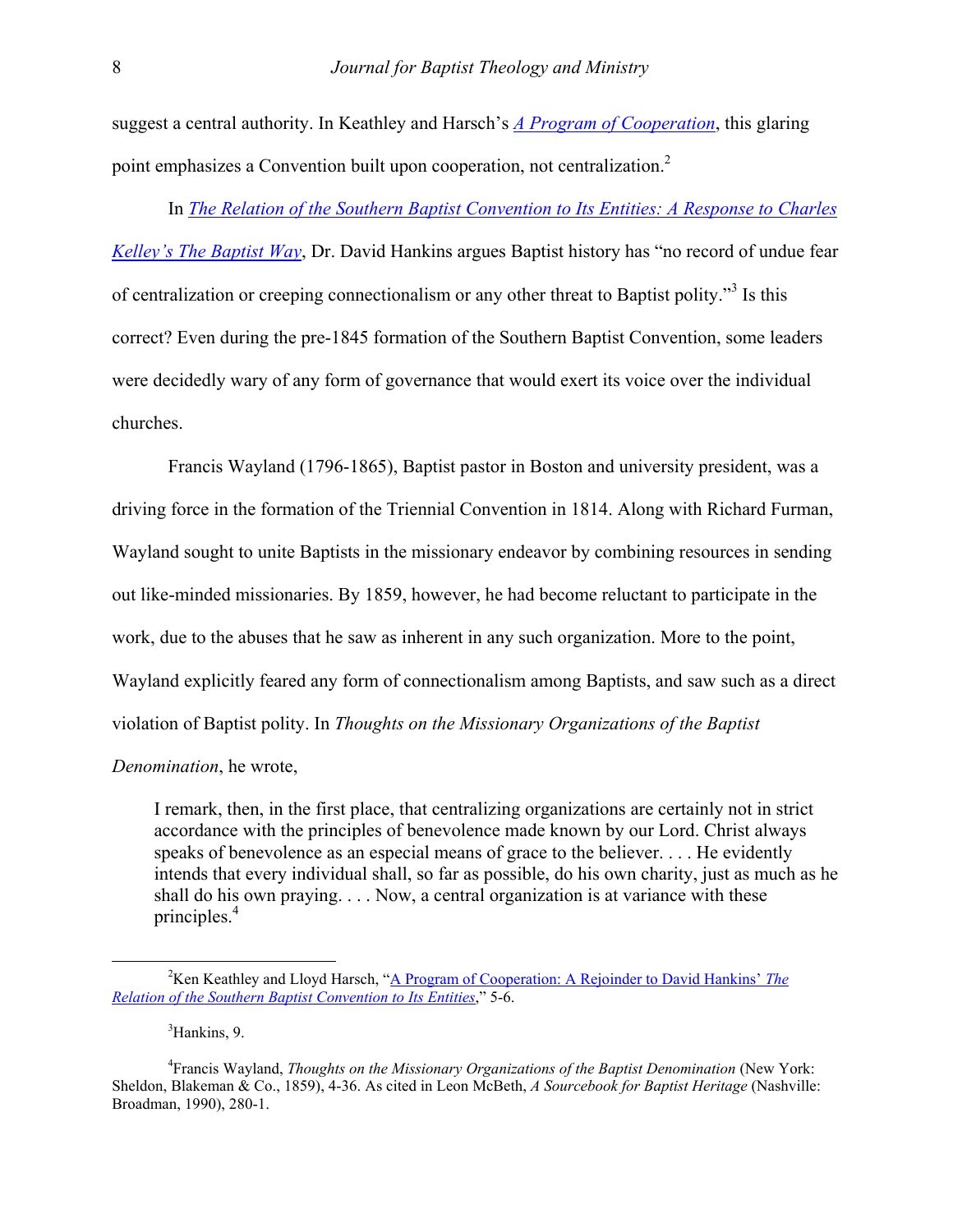It is important to note that Wayland was discussing the actual giving of monies toward a central cause, but rather than this being considered off point, it is actually further proof of the central premise. Even in such a seminal issue as missions, Baptists have been suspicious of any organizational structure that would allow one voice to speak for the rest. It is further important to note Wayland was speaking of men with whom he had worked for decades and loved dearly. Yet his conviction remained—any central structure is a violation, not only of Baptist polity but also New Testament teaching.

 A more contemporary voice may be added as further proof that connectionalism has been rejected by Southern Baptists. Dr. James David Grey (1906-1985) was pastor of the First Baptist Church of New Orleans, and the twenty-sixth president of the Southern Baptist Convention. In his Presidential Address to the messengers in annual session in 1952, Grey was emphatic:

The nature of our Convention is and has been clearly set forth as non-ecclesiastical, nonhierarchical, and non-authoritarian. There appear to be three well-defined constitutional theories concerning the membership of the Southern Baptist Convention—federal, ecclesiastical, and voluntary. But since this Convention is composed of messengers and does not constitute a federation of state conventions, district associations, and local churches, it appears to be the part of wisdom to adhere to the original Baptist constitutional theory of voluntary membership. $5$ 

Grey's belief in the local church, over against any central agency, was even stated in very

practical terms later in his address:

We who are officers of the Convention, executives of its various boards, agencies, committees, and commissions must scrupulously avoid such unwarranted claims as, *'I speak for (all) Southern Baptists.'* This must hold even when a resolution has been passed by the Convention in session. Let us remember this Convention is composed of *messengers and not delegates*. [6](#page-3-1)

<span id="page-3-1"></span><span id="page-3-0"></span>6 Ibid.

 $\frac{1}{5}$ Ergun Caner and Emir Caner, *The Sacred Desk: Sermons of the Southern Baptist Convention Presidents* (Nashville: Broadman and Holman, 2004), 172.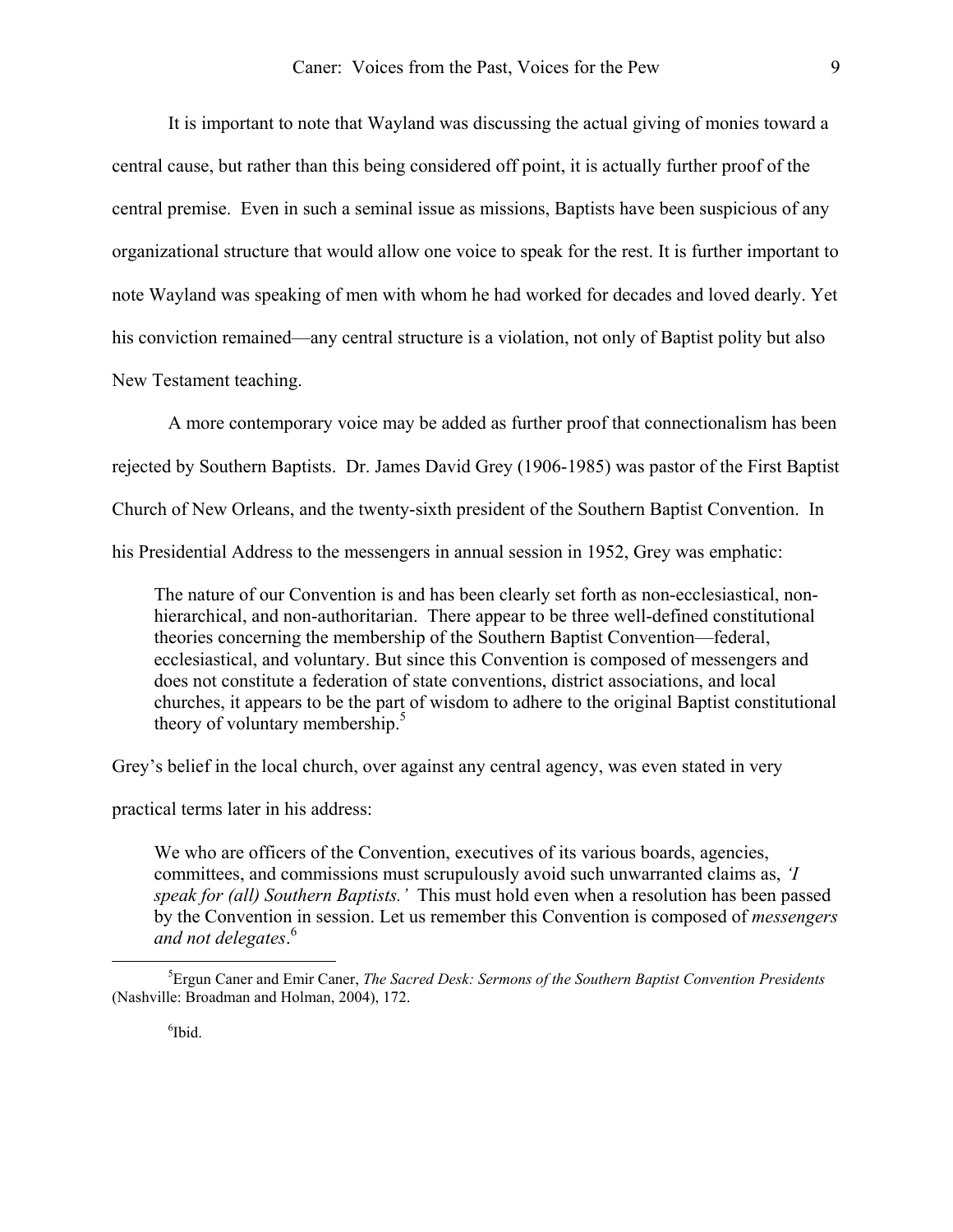#### **William B. Johnson: Autonomy as the Cause for the Formation of the SBC**

 Popular historical lore marks the division between northern Baptists and Baptists in the south on the issue of slavery. Baptists in the south, scholars would opine, wanted to have the right to keep slaves and still send out missionaries. This clear bifurcation from Scripture almost paints the SBC forefathers as oxymoronic, or even worse, hypocritical. Did our founding fathers split from our northern brethren solely because of their desire to own slaves, all the while desiring to see those slaves won to Christ? Did we want the blacks in our heaven but not in our pews? Did this not make them the highest form of hypocrites, calling for soul autonomy but not allowing their slaves even physical liberty?

 The answer is not so simple, nor simplistic. In fact, such a broad-brush pronouncement would assume the ignorance of men of clear learning and conviction. In fact, the case can be strongly made that the Southern Baptist Convention itself was formed because the very issues we are discussing in the NOBTS-Executive Committee Controversy at present were at stake. Baptists in the South felt the voices of local churches, and more specifically their autonomy, was being violated by the Baptists in the north, who wanted to enact and enforce legislation on them as a hierarchical voice.

 Indeed, the inaugural message by the first president of the Southern Baptist Convention, William Bullein Johnson (1782-1862), distinctly emphasized that point. Johnson noted that in the winter of  $1844$ , the ...

Acting Board of the Convention at Boston, adopted a new qualification for missionaries a new special rule, stating "if any one who shall offer himself for a missionary, having slaves, should insist on retaining them as his property, they could not appoint him." "One thing is certain,' they continue, 'we could never be a party to any arrangement which implies approbation of slavery."[7](#page-4-0)

<span id="page-4-0"></span> $\overline{\phantom{a}}$  $7$ Proceedings of the Southern Baptist Convention, 1845.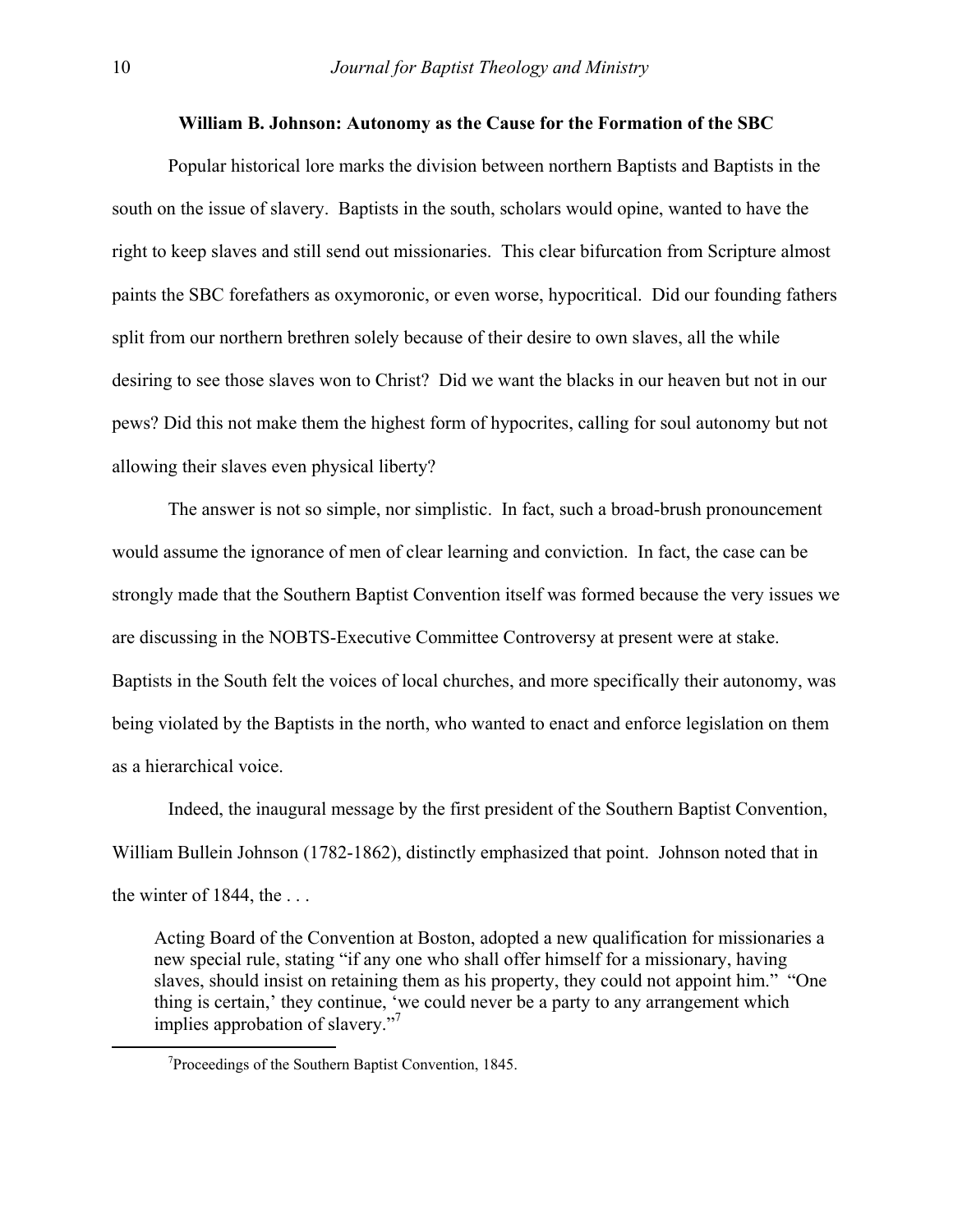The issue was clear: northern Baptists were spiritually offended at the practice of slavery. They decided that all Baptists could not in good conscience hold slaves, especially if they were to be sent out as missionaries. This was a simple issue, correct?

 How could the Baptists in the south possibly object? Johnson believed this meeting in Boston, and subsequent resolution, was a direct violation of Baptist polity. No central entity could speak over the voice of the local churches. He continued:

An usurpation of ecclesiastical power quite foreign to our polity. Its obvious tendency was either our final subjugation to that power, or a serious interruption of the flow of Southern benevolence. . . . By this decision, the (Boston) Board had placed itself in direct opposition to the Constitution of the (1[8](#page-5-0)14 Triennial) Convention.<sup>8</sup>

In his conclusion, Johnson again cited the fundamental point—an autocratic and external voice,

over and above the voice and vote of the autonomous churches, was a violation of Baptist polity.

He preached, "for years the pressure of men's hands has been upon us far too heavily. Our

brethren have pressed upon every inch of our privileges and our sacred rights."[9](#page-5-1)

The tangential question that is immediately raised: Was the autonomy issue simply a ruse

to justify slavery among Baptists in the south? Allow another Southern Baptist statesman and

president, James Bruton Gambrell (1841-1921) to speak to the issue:

There were thousands of men in the South who were Abolitionists. They would have changed the situation if it could have been done, or if they could have seen any way of doing it without imperiling the social order of the South. . . . I, myself, was an Abolitionist<sup>[10](#page-5-2)</sup>

<span id="page-5-1"></span><sup>9</sup>Ibid.

<span id="page-5-0"></span> $\begin{array}{c|c}\n\hline\n\text{1} & \text{2} & \text{3} \\
\hline\n\text{2} & \text{3} & \text{4}\n\end{array}$  ${}^{8}$ Ibid. If his words were not specific enough, he continues by stating that only the South could speak to the issue, as the indigenous peoples: *"We can never be a party to any arrangement for monopolizing the Gospel: any arrangement which like that of the autocratic interdict of the North, would first drive us from our beloved colored people, of whom they prove that they know nothing comparatively."* 

<span id="page-5-2"></span><sup>10</sup>E.C. Routh, *Life Story of Dr. J.B. Gambrell* (Oklahoma City: Routh, 1929), 5.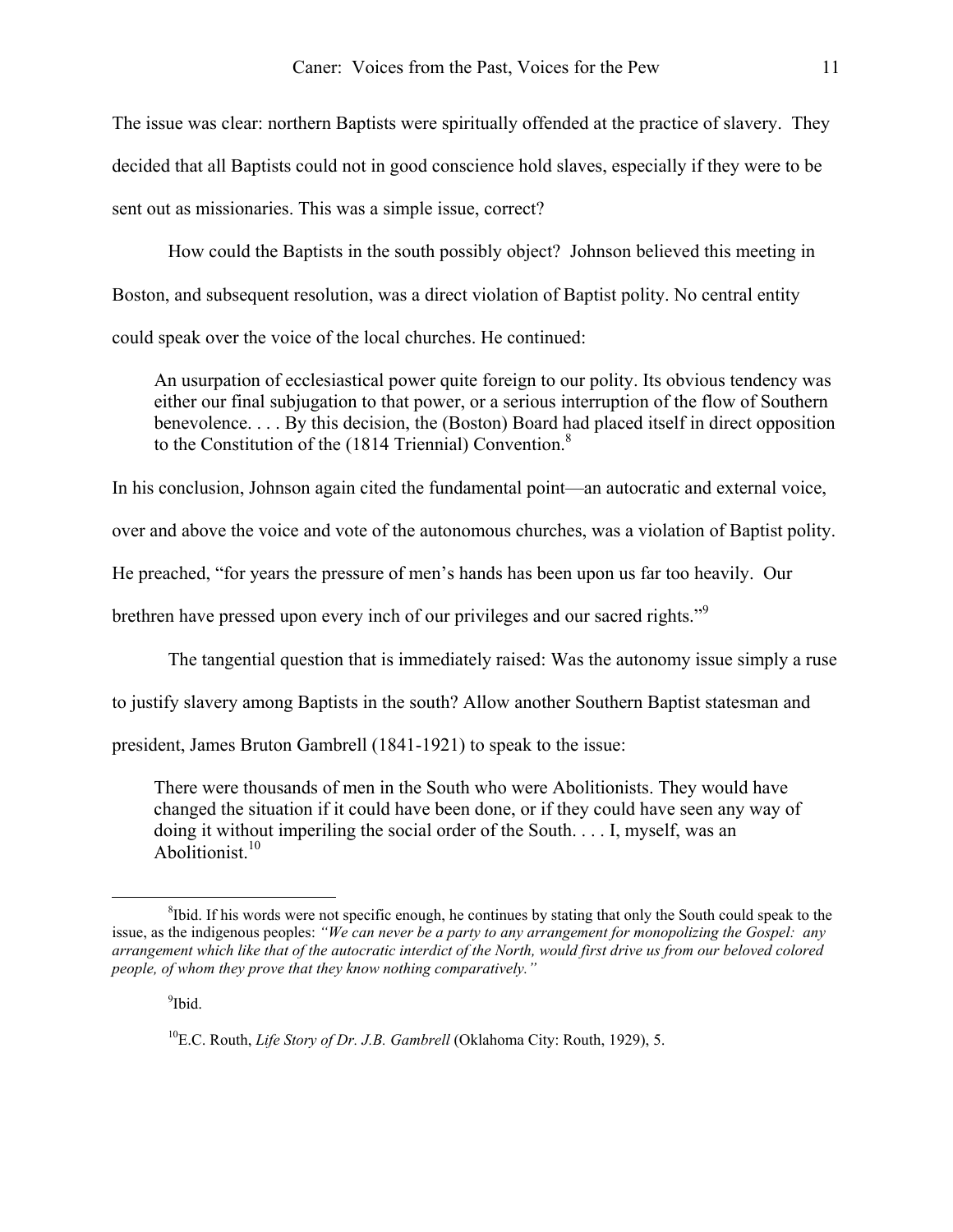In Gambrell's mind, it was not a slavery issue, for he was against slavery. It was an autonomy issue.

# **E. C. Dargan: Cooperation, not Coercion**

Edwin Charles Dargan (1852-1930) served as the eleventh president of the Southern

Baptist Convention from 1911-1913. As a scholar he served as professor of homiletics and

ecclesiology at The Southern Baptist Theological Seminary. As an author, his prodigious pen

covered many areas of Baptist life. The work most germane to this discussion was *Ecclesiology*.

His emphasis on the cooperation of independent churches could not be clearer:

It is desirable to consider afresh the significance of the local church. It is a body of believers in Christ, baptized into his name, and consecrated to his service; independent of earthly authority, but closely related with others of like mind in promoting the great purposes of God in this world. Each local assembly of God's people is "the church of the living God, the pillar and ground of the truth." As such it is in duty bound to comprehend the divine revelation, and to hold forth through darkness and trial, through weariness and even persecution, the sacred light of God's blessed gospel.<sup>[11](#page-6-0)</sup>

Dargan's emphasis on cooperation specifically noted the lack of any earthly authority, regardless of how like-minded or benevolent it may be. Any central authority is an inherent breach of Baptist polity. Perhaps it is best said: a conservative bureaucracy is just as invasive as a liberal bureaucracy. One of the greatest examples of such a dynamic tension between cooperation and centralized structure was the formation of the Sunday School Board in 1891.

### **Gambrell and Frost: No Central Voice**

 Southern Baptists have produced few stronger leaders than James Marion Frost and James Bruton Gambrell. In the 1890s, Frost began advocating a Sunday School Board that would produce materials that would be made available to all Southern Baptist churches.

<span id="page-6-0"></span><sup>&</sup>lt;sup>11</sup>Edwin Charles Dargan, *Ecclesiology: A Study of the Churches*, 2<sup>nd</sup> ed. (Louisville: Charles T. Dearing, 1905), 677.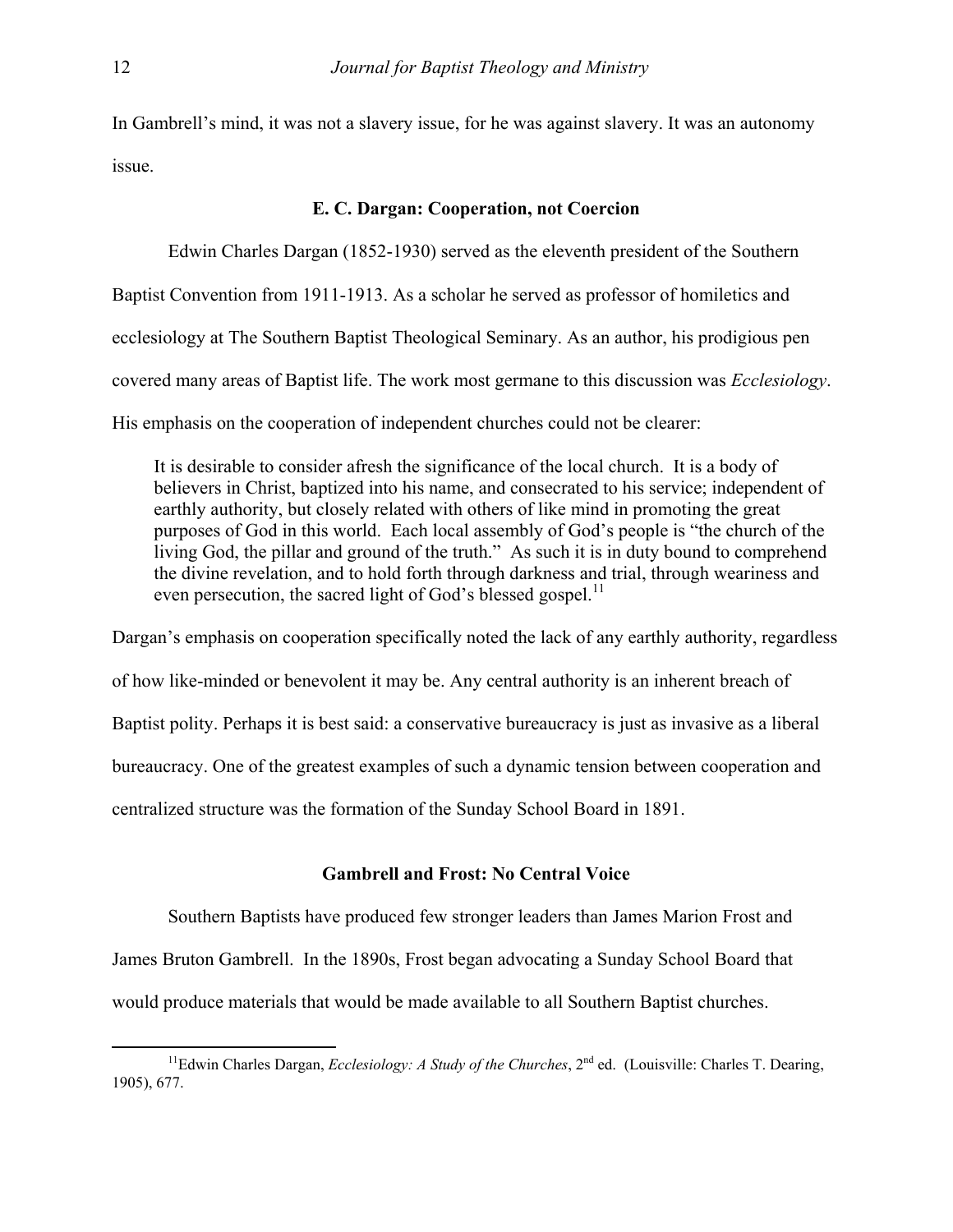Gambrell, known to his Baptist brethren as "Uncle Gideon," was a seminal leader among the churches. In his lifetime, he would serve as a Baptist newspaper editor in Mississippi and Texas, seminary professor at Southwestern Seminary, president of Mercer University, and executive secretary of the Baptist General Convention of Texas. If anyone would hypothetically be in favor of institutional hierarchy, it would be a man such as Gambrell. Yet nothing could be further from the truth.

 Gambrell was resoundingly against the formation of the Sunday School Board. His central objection? Baptists could not allow any agency, regardless of the similar conservative views of the leadership, to dictate to the local churches what to preach or teach—ever. More importantly, Gambrell did not stand alone. Baptists were seemingly genetically predisposed against anything that smacked of a liturgical calendar sent from headquarters. As another Baptist luminary, James L. Sullivan recounts:

The Baptist papers in the various states, except the *Baptist and Reflector* (Tenn.) and the *Western Recorder* (Ky.), opposed Frost's resolutions editorially. Frost's proposal was considered at the Fort Worth Convention (1890), and a Sunday school committee was set up, which served for one year with headquarters in Louisville. At the Convention in Birmingham the following year (1891), Frost made a motion that the matter be referred to yet another committee, consisting of one member from each state, and that their report be made a special order before that session of the Convention.<sup>12</sup>

 The Convention was seemingly at an impasse. State Baptist papers across the nation were resolutely against any agency that would instruct local churches on sermons and lessons. Yet Frost's intentions were not to violate Baptist polity, but provide another resource for the work. To make this project work, he needed to emphasize a cooperative effort, not a coercive order.

 The resolution certainly offers our present dilemma a blueprint for compromise. Frost quickly realized that there could be no power invested in the organization that would police the

<span id="page-7-0"></span>12James L. Sullivan, "James Marion Frost," in *Encyclopedia of Southern Baptist,* vol. 1 (Nashville: Broadman, 1958), 512.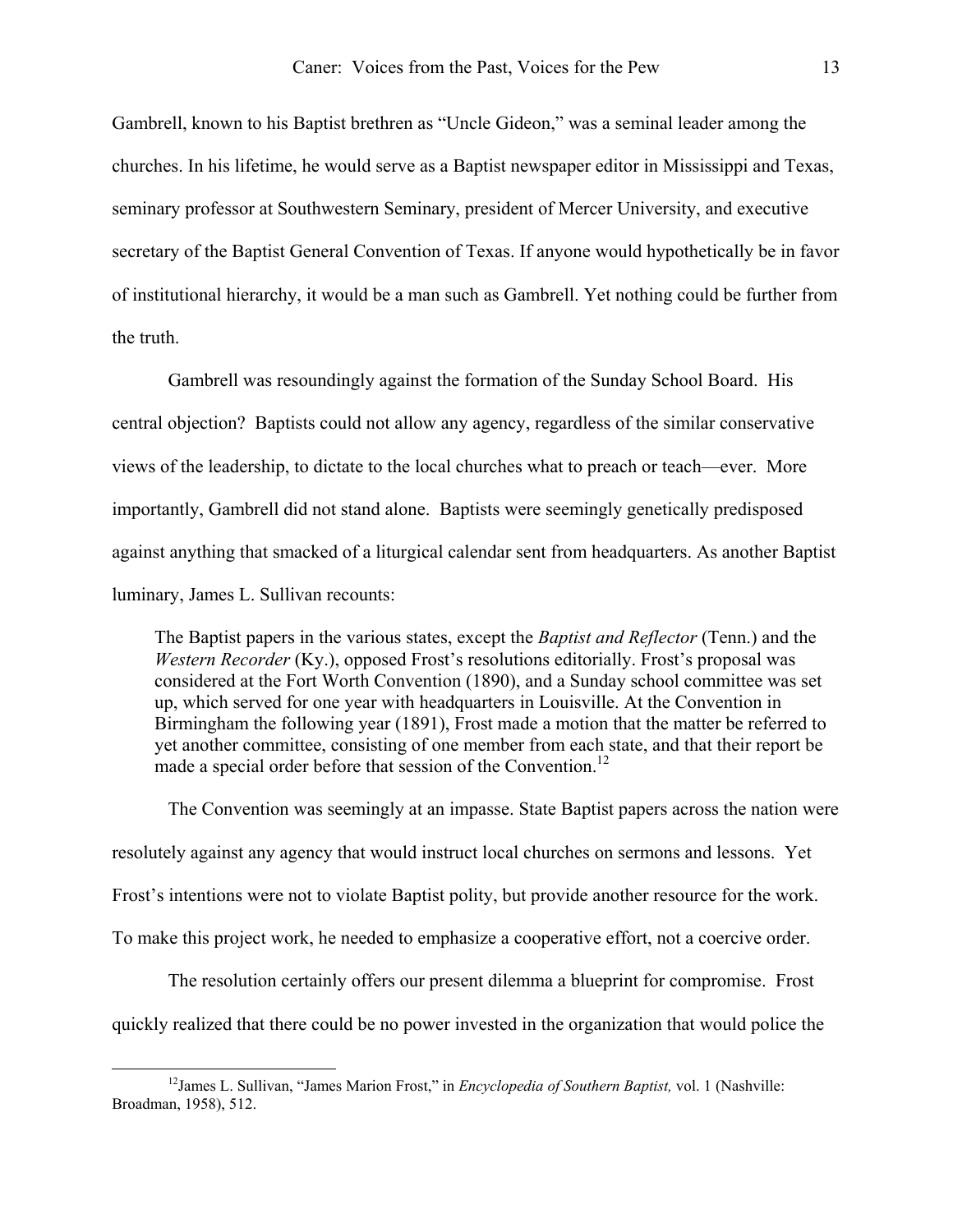local churches. In fact, the inverse was suggested. The local churches would send messengers to the annual meeting, who would in turn appoint trustees, who would hold authority *over* the Sunday School Board. Only then would the local churches remain as the central agent. It was at this juncture that Gambrell evidenced his understanding of Baptist polity. Sullivan continues:

Frost and James Bruton Gambrell, who were made subcommittee to frame the report for the larger committee, held an all-day conference harmonizing their own views concerning the best approach to the perplexing problem. Compromises were reached whereby Gambrell would write the last paragraph of the report and Frost would pen the last sentence. Gambrell stressed complete freedom of the local church in purchasing its literature, while Frost pleaded that a fair chance be given the new board to live and prosper. With President Jonathan Haralson presiding, the Convention dealt with the final resolutions (that) were read by Frost recommending a Sunday School Board. With the timely assistance of John Albert Broadus, the report was adopted without debate and with only 13 opposing votes. $^{13}$  $^{13}$  $^{13}$ 

In light of this historical paradigm, one must ask the question: how can one SBC agency, accountable to trustees appointed by messengers who were appointed by local churches, hold direct authority over another SBC agency operating under the same constraints? Both New Orleans Baptist Theological Seminary and the Executive Committee are directly answerable to the cooperating SBC churches.

 If a central agency, such as the Executive Committee, were given the authority to over rule the Trustees of a given institution, such as New Orleans Seminary, then an unintended hierarchy has developed. We have in fact become centralized.

 Neither the intentions nor the orthodoxy of either side of the present conflict is in question. The leaders of the Executive Committee and the trustees and president of the New Orleans Baptist Theological Seminary are both known to love our Lord, His Word and His commission. Yet the same can be said for the aforementioned Francis Wayland controversy and the Gambrell-Frost conflict. The central issue was not orthodoxy; the central issue was polity.

<span id="page-8-0"></span> $13$ Ibid.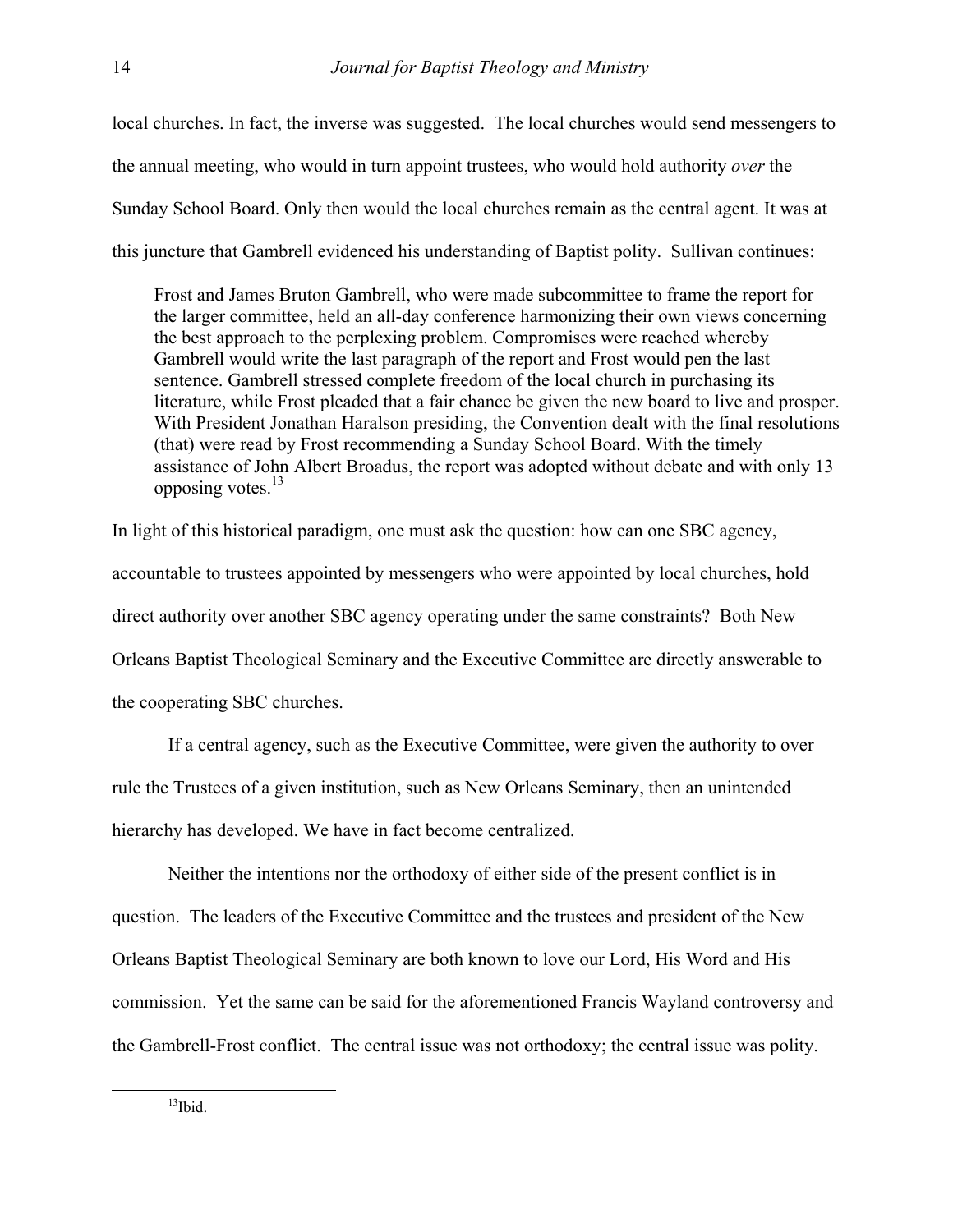#### **Carroll and Scarborough: Take it to the Churches, not the Agencies**

 Another prime example of the line of authority in Baptist polity is the famous admonition of B.H. Carroll. Carroll, the Baptist educator and frontiersman, had invested the last ten years of his life in starting a seminary in Texas. Beginning in 1905, Carroll founded the institution under the auspices of Baylor University. In 1910, the Southwestern Baptist Theological Seminary had relocated to Fort Worth, Texas, and Carroll had been stricken ill shortly thereafter.

 For eighteen months, the leadership of the seminary had been entrusted to Carroll's protege, Lee Rutland Scarborough, as Carroll lay bed-ridden. In November of 1914, Carroll summoned Scarborough to his bedside for a final meeting. Scarborough would later recount Carroll's deathbed admonition:

B.H. Carroll, the greatest man I ever knew, . . . a few days before he died, expecting me, as he wanted me, to succeed him as president of the seminary, . . . pulled himself up by my chair with his hands, and looked me in the face. (He) said, "Lee, keep the Seminary lashed to the cross. If heresy ever comes in the teaching, take it to the faculty. If they will not hear you and take prompt action, take it to the trustees of the Seminary. If they will not hear you, take it to the Convention that appoints the Board of Trustees, and if they will not hear you, take it to the great common people of our churches. You will not fail to get a hearing then $^{114}$  $^{114}$  $^{114}$ 

While many contemporary Baptist scholars may emphasize that the local church was listed last

in Carroll's words, it can be suggested that the glaring *omission* in the list is the most important

here. Carroll *never* mentioned any authoritative agency in relation to the adherence of the

seminary to biblical orthodoxy. The line of succession here is clear: Go first to the faculty . . .

then the trustees . . . then the Convention in annual meeting . . . then to the churches.

 In fact, the case can be made that noting the churches are the final word in Carroll's litany precisely prove the point of President Kelley. Carroll's resolution of any unorthodox

<span id="page-9-0"></span>14Personal account of Scarborough, cited in many places, most notably W.W. Barnes, *The Southern Baptist Convention, 1845-1953* (Nashville: Broadman, 1954), 209.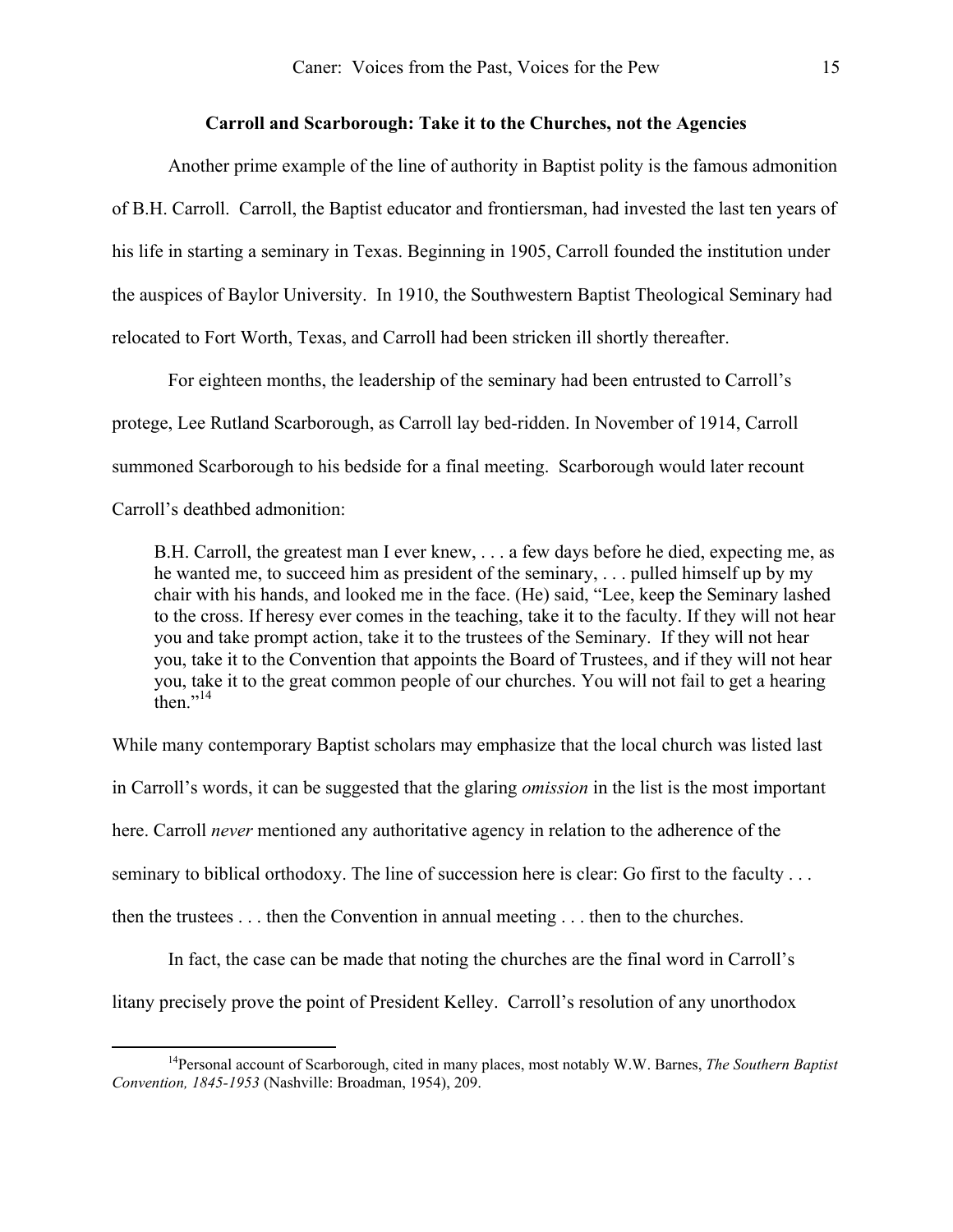teaching is the exact inversion of the Baptist model. We begin with the local churches, which nominate the trustees, who are appointed at the Convention in annual session, who elect the faculty. Nowhere in the equation is seen any mention of a hierarchical authority agency. The point is clear, even to other conservative Baptist brethren who call the church the "last resort," the local church is not the last resort. The local church is the first and last word of authority.

### **Contemporary Voices: Paschall and Sullivan**

 Furthermore, theologians and leaders in the last century were equally dogmatic concerning Baptist polity. This issue is not even a conservative-liberal problem. Conservatives and liberals alike, who are students of Baptist history and thought, understand the nature of our chain of command.

 Henry Franklin Paschall, longtime pastor of the First Baptist Church of Nashville, was elected the thirty-seventh president of the SBC in 1966. At the press conference following his election, he was asked if Southern Baptists would join the National and World Council of Churches. He said, "I do not favor an organization or ecclesiastical union of the churches. A federated church or counterpart to Rome is not the solution to our problems.<sup>15 $\alpha$ </sup> Any federation, which would inherently have a central agency and sole proprietorship, would go against his doctrine of Baptist ecclesiology.

 Perhaps the most resounding endorsement for the linkage of the SBC agencies to the local church through trusteeship came from the pen of James Lenox Sullivan. This lifelong minister and president of the Baptist Sunday School Board wrote a seminal work on Baptist polity. In *Rope of Sand with Strength of Steel*, Sullivan wrote:

<span id="page-10-0"></span><sup>&</sup>lt;sup>15</sup> Albert W. Wardin, Jr., *God's Chosen Path: The Life of H. Franklin Paschall* (Nashville: Gospel Progress, Inc., 2001),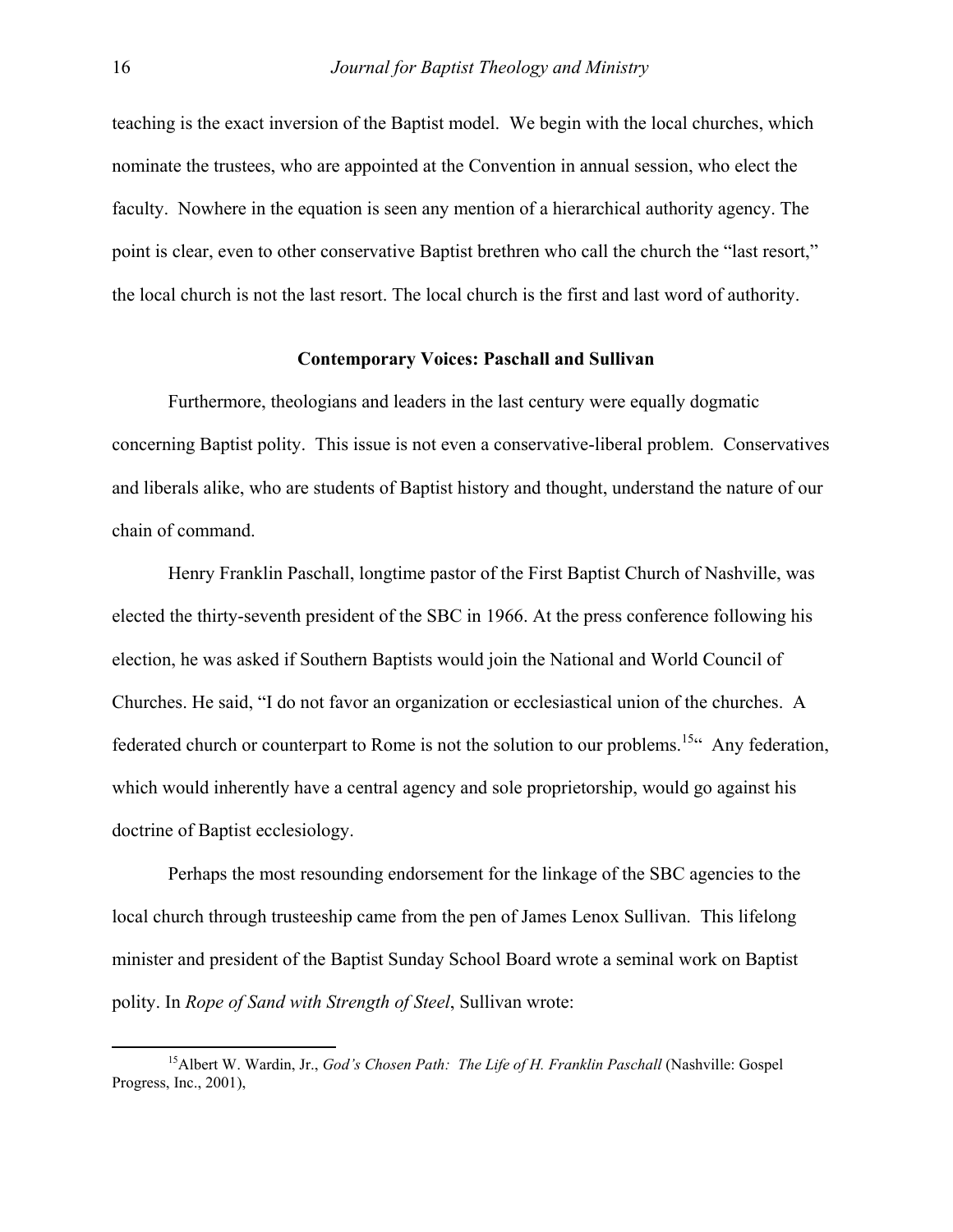The most important organizational unit of the denomination is the local church. Although the units of organization called associations, statewide bodies usually called state conventions, and the nationwide Southern Baptist Convention have their places, we cannot overemphasize the importance of a local congregation. The local church is more vital than all other areas combined. It is at the local level that 'the water hits the wheel.' If work is not done there, it is not done anywhere. If it is done well there, its successes become the denomination's strength. $^{16}$  $^{16}$  $^{16}$ 

### **What Can Possible Go Wrong? The Trial of Luther Rice, 1826**

In his paper, President Kelley makes the clear distinction between autonomy and

accountability. All SBC entities are, in his estimation, accountable to the Southern Baptist

Convention at large and yet autonomous from the other SBC agencies. As Keathley and Harsch

record,

Kelley never advocates and has never advocated that the entities are free from the SBC but he insists that the entities are organizationally separate from one another. He repeatedly affirms his conviction that the Southern Baptist Convention has "ownership rights" over all its entities but that there is no pyramid of authority or leadership among the entities.<sup>[17](#page-11-1)</sup>

If such a pyramid of authority existed, and if an agency could assert its will on other agencies,

would there be any real danger, especially if those involved were like-minded and equally

devoted? Baptist history offers at least one tragic warning: the trial and investigation of Luther

Rice in 1826.

 Luther Rice is without question a shining example of mission fervor and devotion among Baptists. His passion for supporting Judson and others knew no bounds. His tireless efforts to unify Baptists in a common cause remain a tremendous model. Yet in 1826, Rice discovered that even he was susceptible to unwise actions when given broad, if unspoken, authority.

<span id="page-11-1"></span><span id="page-11-0"></span><sup>&</sup>lt;sup>16</sup>As cited in Porter Routh, *Chosen For Leadership* (Nashville: Broadman Press, 1976), 109.

<sup>17</sup>Keathley and Harsch, 4. Their citation came from Charles Kelley, *The Baptist Way: A Personal Perspective*, 2-3.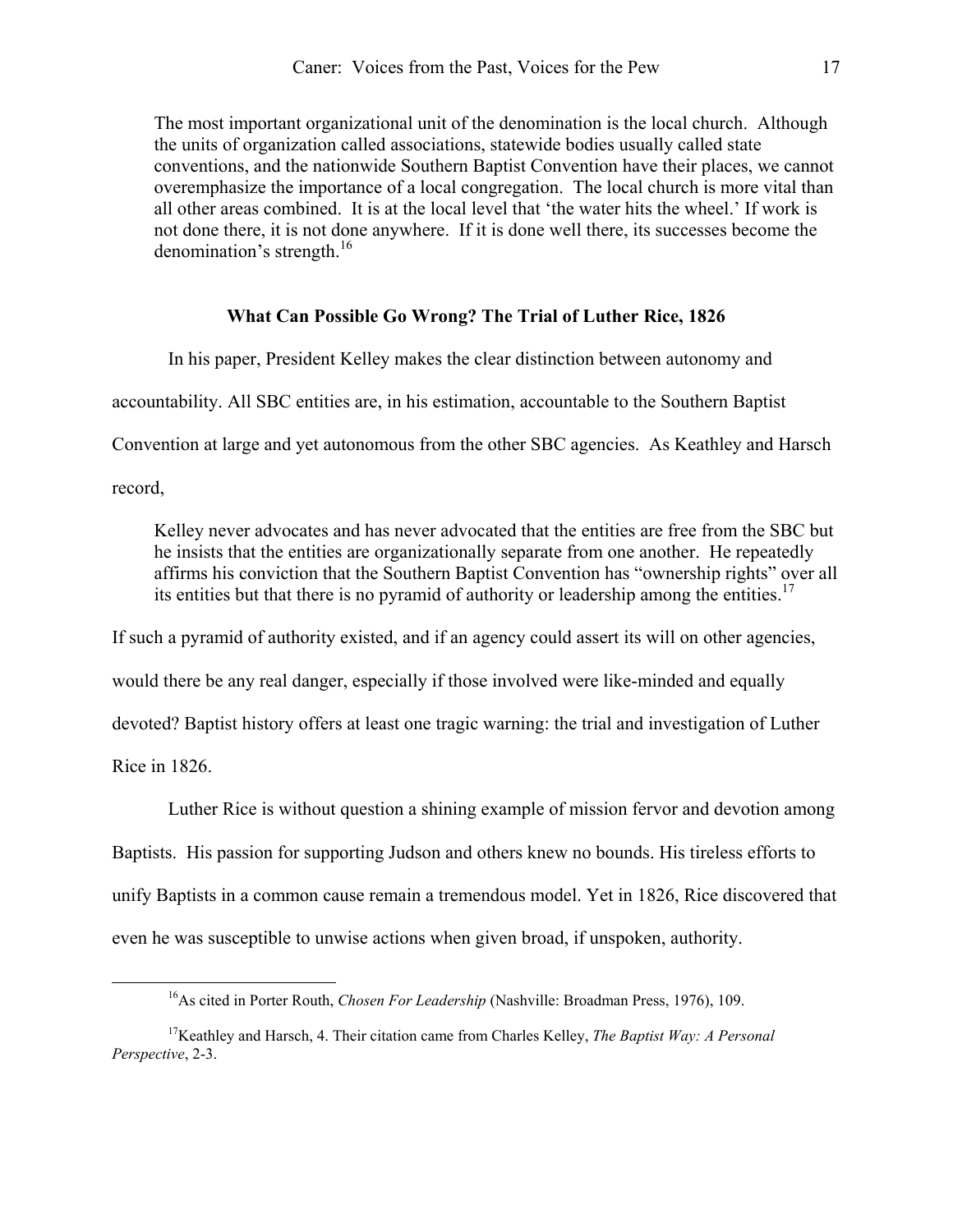As McBeth carefully notes, Rice's alleged crime was not that of unscrupulous behavior,

but rather a violation of the structures of authority. The structures in question then, are the same

ones being debated in the present conflict. McBeth writes,

Rice was completely honest, but he often exceeded his authority. He purchased lands and erected buildings for Columbian College, all on notes or borrowed funds. . . . He further alienated powerful New England Baptists by . . . his plan to locate the central denominational offices and institutions in the South. The result was a painful and public investigation of the character and conduct of Rice.<sup>18</sup>

At the Fifth Triennial Meeting of the Baptist General Convention in New York in 1826,

the committee assigned to investigate Rice brought the following report:

Mr. Rice, upon his own responsibility, and that of a few friends, purchased a piece of land in the vicinity of Washington for the purpose of erecting a College and Theological School, and forthwith commenced the building now standing. In the year 1820, he proposed the business to the Convention assembled in Philadelphia, and requested them to accept the premises and take the College. . . . This was accepted by the Convention under the condition that no debts should be contracted. . . . The injunction of the Convention not to increase the debt was so far disregarded . . . a debt of fearful amount was contracted. . . . Since that period, various transactions have been entered into by Mr. Rice in conjunction with the Board of Trustees of said College, some of which appear to your Committee to be exceedingly imprudent. In all these transactions Mr. Rice seems to have been the acting man, but not to have done any thing without the final sanction of the Board. . . . Your Committee view these transactions as great indiscretions, and although the Board of Trustees gave their sanction to them, yet as it was at the instance of Mr. Rice, he is, in our estimation, highly reprehensible.<sup>[19](#page-12-1)</sup>

Although the charges and findings were quite harsh, the Committee concluded that Rice was not

acting out of criminal intent. They concluded: "(we) take pleasure in stating that (we) see nothing

like corruption, or selfish design; and although he has fallen into imprudences of very distressing

<span id="page-12-1"></span><span id="page-12-0"></span> $18$ McBeth, 212.

<sup>&</sup>lt;sup>19</sup>Lucius Bolles, Chairman, *Proceedings of the Fifth Triennial Meeting of the Baptist General Convention, 1826*, as cited in McBeth, 213-214.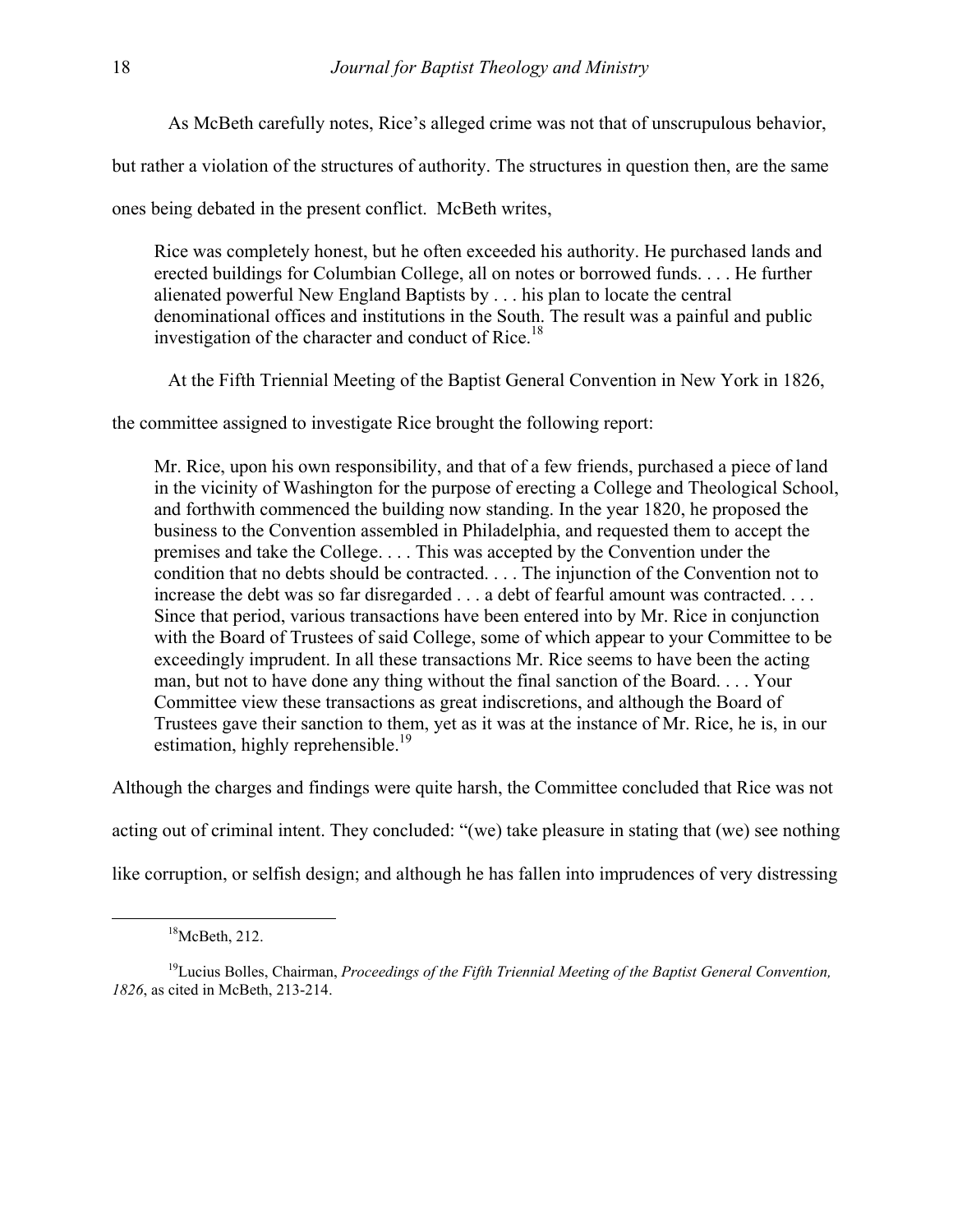tendency, he does not seem to have had any other object in view than the prosperity of the College."[20](#page-13-0)

 Is there a parallel to the present situation found in the trail of Luther Rice? Perhaps it can be seen precisely in what was *not* criminal, nor a violation of Baptist tenets. Rice acted with the full knowledge of the Board of Trustees of Columbian College. His motivations were found to be pure. However, he *did* go expressly against the stated parameters of the 1820 Triennial Convention. He did so because he *could*. Luther Rice was the Traveling Agent of the Triennial Convention. His powers were so broad he was able to work across the lines of distinct entities and institutions within the Convention. He worked in indigenous missions as well as foreign missions. He led the chartering of a theological institution and also spoke as an agent for the Convention. Although Rice was exonerated of all charges, McBeth makes the point that, "after 1826, Rice's influence in the denomination continued to diminish."[21](#page-13-1) The reason for his lessening influence was the appearance of impropriety. Whenever anyone is given such broad powers as to transcend clear lines of demarcation between individual entities, even the noblest of efforts will become suspect.

In our opinion, no one within the Southern Baptist Convention should be given the ability to adjudicate across the checks and balances of individual boards of trustees. The "sole ownership" of New Orleans Baptist Theological Seminary by the Southern Baptist Convention gives the Executive Committee such rights, at least hypothetically. Even if the Executive Committee takes great pains *not* to exert such authority, the damage has still been done. A hierarchical structure and authority, against the autonomy of individual boards of trustees

<span id="page-13-0"></span> $20$ Ibid.

<span id="page-13-1"></span> $^{21}$ Ibid., 212.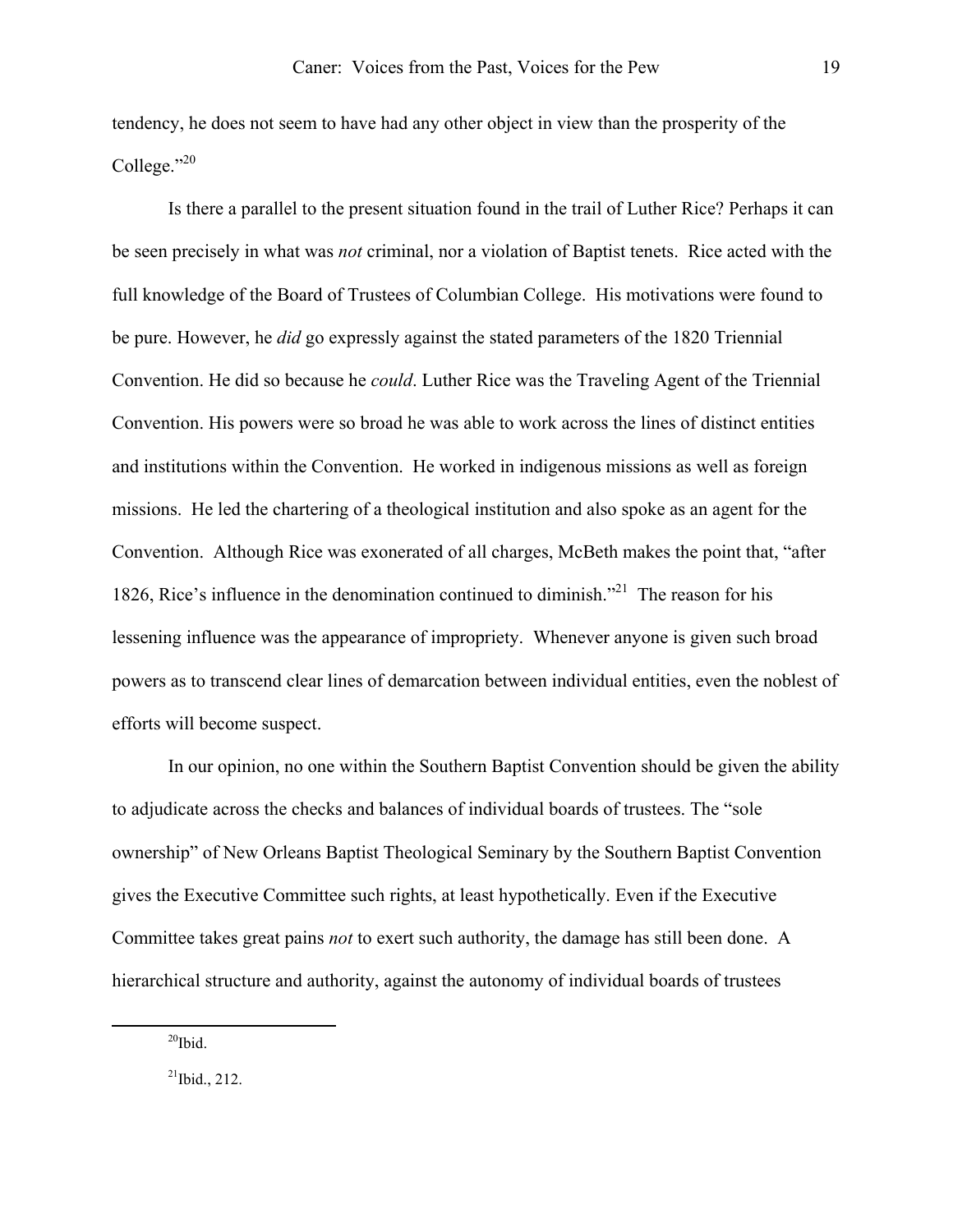directly linked to the local churches, gives the appearance of impropriety. Even the purest and

noblest of actions will become suspect.

# **Conclusion**

In his 1960 Presidential address to the Southern Baptist Convention, Dr. Ramsey Pollard

made a direct reference to the limited powers of the Executive Committee:

We do not assemble to tell the local churches what to do. We do not come to tell the rest of the world what to do. We come here to express our own thinking and our own judgment. The president of this Convention has no authority to speak for the Convention. The *Executive Committee* has no authority over any local church on the face of God's green earth, and neither does the Southern Baptist Convention. I think we need to emphasize that. There is always the danger of centralization.<sup>[22](#page-14-0)</sup>

Although Pollard was addressing the relationship between the Executive Committee and the

local churches, the same can be suggested in this conflict. Dr. Jerry Vines seems to draw the

same parallel in his address to the messengers of the 1989 Southern Baptist Convention:

The denomination exists for the churches, not the churches for the denomination. The denomination answers to the churches, not the churches to the denomination. The seat of Southern Baptist authority is the local church. That is where denominational power lies. Article 4 of our Constitution says: "While independent and sovereign in its own sphere, the Convention does not claim and will never attempt to exercise any authority over any other Baptist body."<sup>23</sup>

Could Article 4 be speaking of the interagency relationships with the Convention, as well as the

Convention's relationship to the churches? At the very least, one finds a clear statement of the

supremacy of the local Southern Baptist churches over the institutions that serve them.

From an historical perspective, Southern Baptists have established a strong tradition of

the centrality of the local church. Any system that violates the linkage of the SBC agency to the

local church through the trustee system is a violation of Baptist polity itself. In both the

<span id="page-14-0"></span>22Caner and Caner, *Sacred Desk*, 198. Emphasis added.

<span id="page-14-1"></span> $^{23}$ Ibid., 304.